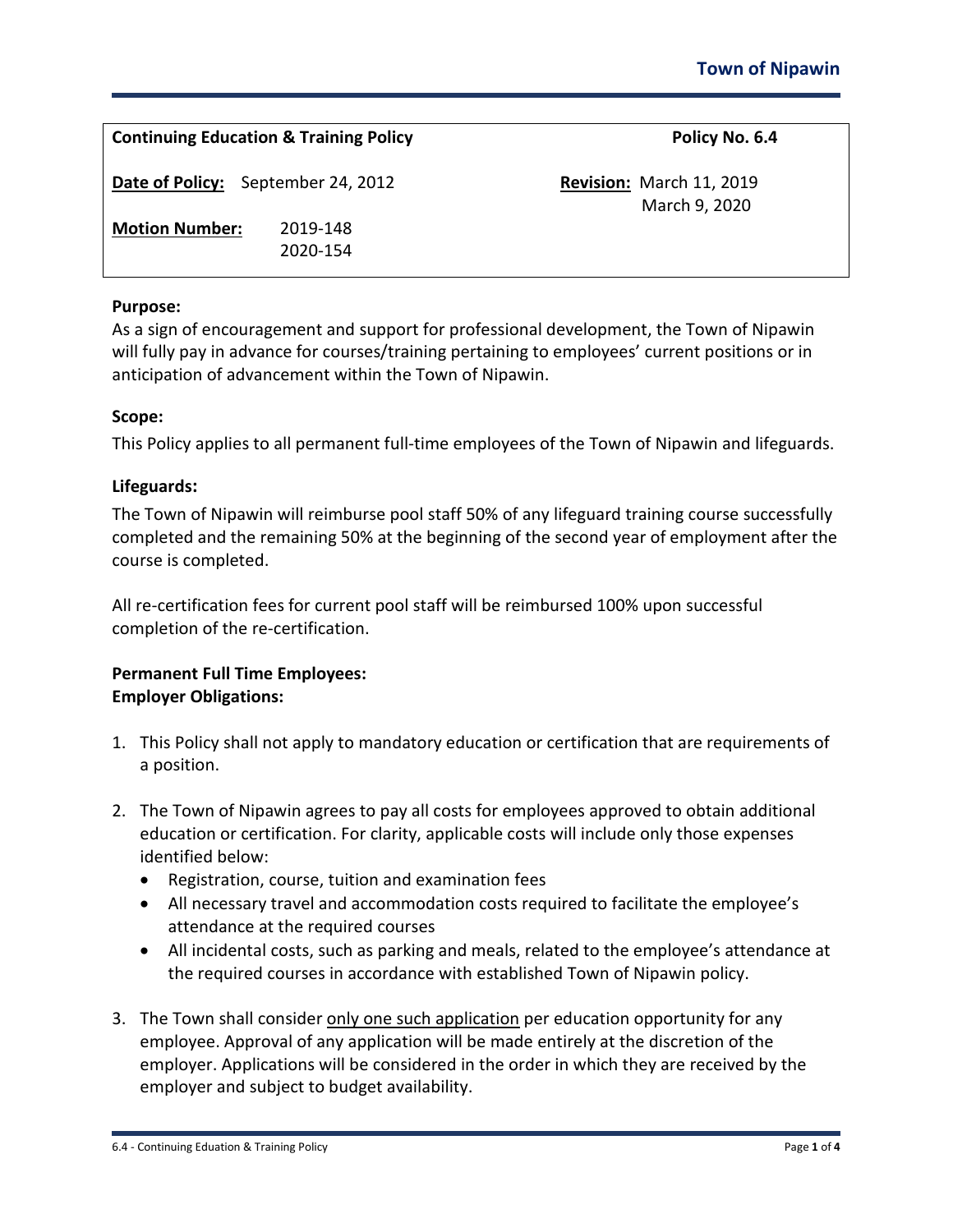## **Employee Obligations:**

- 1. The employee who is approved to receive this financial assistance will be required to provide receipts for all applicable costs incurred prior to being reimbursed by the employer. The Town may, upon request, make payment for tuition, registration, books & supplies and or examination fees directly to the institution.
- 2. The employee must agree in writing to repay the Town for applicable training costs as defined in the sliding scale noted below should the employee's employment with the Town be terminated for any reason by either the employee or the Town:
	- Less than one (1) full year of employment since being advanced applicable funds: the employee will repay 100% of costs
	- Between one (1) and two (2) full years of employment since being advanced applicable funds: the employee will repay 75% of costs
	- Between two (2) and three (3) full years of employment since being advanced applicable funds: the employee will repay 50% of costs
	- Between three (3) and four (4) full years of employment since being advanced applicable funds: the employee will repay 25% of costs
	- After four (4) full years of employment since being advanced applicable funds: the employee will no longer be subject to repay any of the advanced applicable funds

The date(s) of the individual reimbursement cheque(s) provided by the Town or payment by the Town to the education institution will be recognized as being the formal date(s) of funds advancement for the purposes of this Policy.

Both the employee and the employer shall be required to sign an Agreement containing the terms of this policy prior to any funds being released.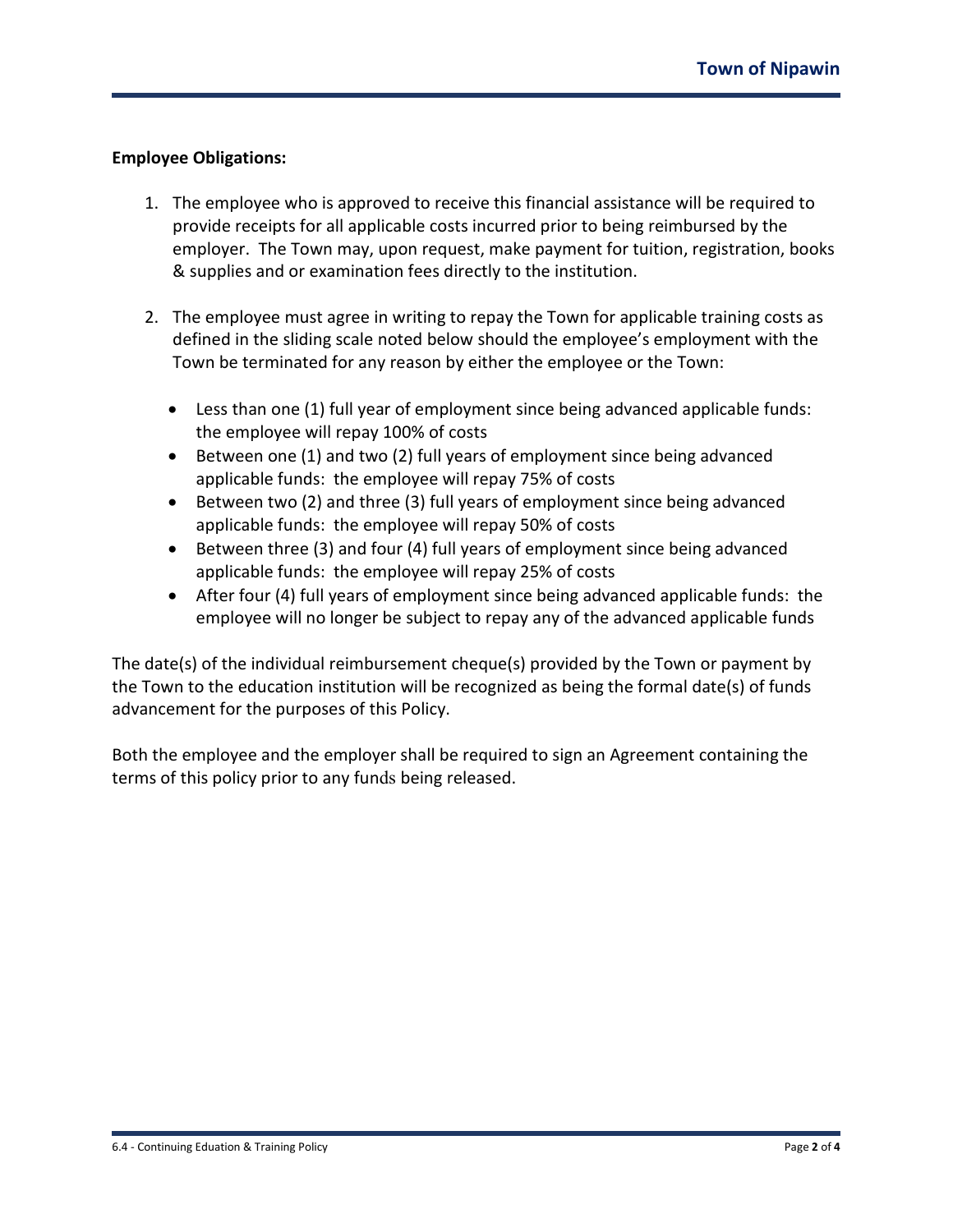# **APPLICATION FOR EDUCATION AND TRAINING PROGRAM**

## **This application must be completed for ALL education and training requests.**

Note: Tuition and book costs are paid only upon Department Director approval and all funding is subject to the successful completion of the course.

| Information to be completed by Employee: |                                                                                                                       |  |  |  |
|------------------------------------------|-----------------------------------------------------------------------------------------------------------------------|--|--|--|
|                                          |                                                                                                                       |  |  |  |
|                                          |                                                                                                                       |  |  |  |
|                                          |                                                                                                                       |  |  |  |
|                                          | Course/Program Title: Manual Course of Program Title:                                                                 |  |  |  |
|                                          | Name of Institution: Name of Institution:                                                                             |  |  |  |
|                                          |                                                                                                                       |  |  |  |
|                                          |                                                                                                                       |  |  |  |
|                                          |                                                                                                                       |  |  |  |
| Tuition:                                 | <u> 1989 - John Harry Harry Harry Harry Harry Harry Harry Harry Harry Harry Harry Harry Harry Harry Harry Harry</u>   |  |  |  |
| Books:                                   | <u> 1980 - Johann Barbara, martxa alemaniar a</u>                                                                     |  |  |  |
| <b>Examination Fee:</b>                  | <u> 1989 - Johann Harry Harry Harry Harry Harry Harry Harry Harry Harry Harry Harry Harry Harry Harry Harry Harry</u> |  |  |  |
| Travel/Accommodation:                    | the control of the control of the control of the control of                                                           |  |  |  |
| Other:                                   | the control of the control of the control of the control of                                                           |  |  |  |
| TOTAL:                                   | <u> 1980 - Johann Barbara, martxa alemaniar a</u>                                                                     |  |  |  |